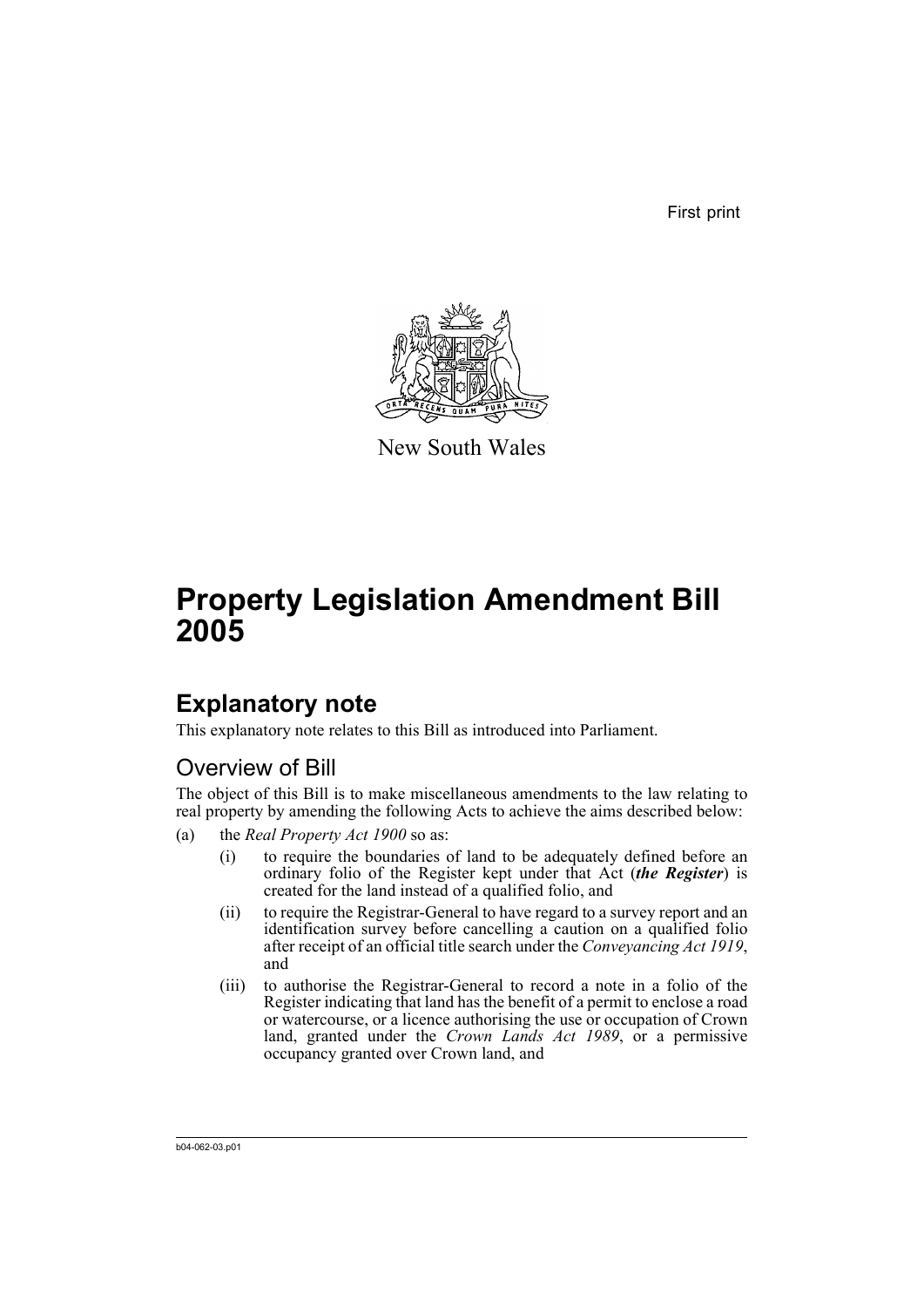Explanatory note

- (iv) to allow the creation of easements, profits à prendre and restrictions on the use of land that will only affect land subject to the provisions of the *Real Property Act 1900* (otherwise than by the registration of an instrument under section 88B of the *Conveyancing Act 1919*) where the same person will be the proprietor of the parcels burdened and benefited by them,
- (v) to provide for the registration in the Register of dealings affecting a common law lease that is recorded as an encumbrance in the Register,
- (b) the *Conveyancing Act 1919* so as to remove a reference to a "general order" setting costs that is no longer provided for by that Act and omit an amendment to another Act that has already taken effect,
- (c) the *Strata Schemes (Freehold Development) Act 1973* and *Strata Schemes (Leasehold Development) Act 1986* to make it clear that a by-law cannot be made under either of those Acts allowing the proprietors in a strata scheme to avoid any of their responsibilities under a strata management statement,
- (d) the *Local Government Act 1993* to provide for the dedication and vesting in a council of land as a council public reserve, and the vesting in a council of land as a drainage reserve, on registration of a transfer or conveyance of the land to the council for that purpose (as may presently be effected by the registration of a plan of subdivision that identifies land as a "public reserve" or "drainage reserve").

The Bill also makes some minor amendments to the *Real Property Act 1900* that are consequential on other amendments described above, repeals an archaic and redundant provision (section 99 of that Act) and makes other minor amendments by way of statute law revision.

### Outline of provisions

**Clause 1** sets out the name (also called the short title) of the proposed Act.

**Clause 2** provides for the commencement of the proposed Act on a day or days to be appointed by proclamation.

**Clause 3** is a formal provision that gives effect to the amendments to the *Real Property Act 1900* set out in Schedule 1 and described above in the Overview.

**Clause 4** is a formal provision that gives effect to the amendments to the *Conveyancing Act 1919* set out in Schedule 2 and described above in the Overview.

**Clause 5** is a formal provision that gives effect to the amendments to the *Strata Schemes (Freehold Development) Act 1973* set out in Schedule 3 and described above in the Overview.

**Clause 6** is a formal provision that gives effect to the amendments to the *Strata Schemes (Leasehold Development) Act 1986* set out in Schedule 4 and described above in the Overview.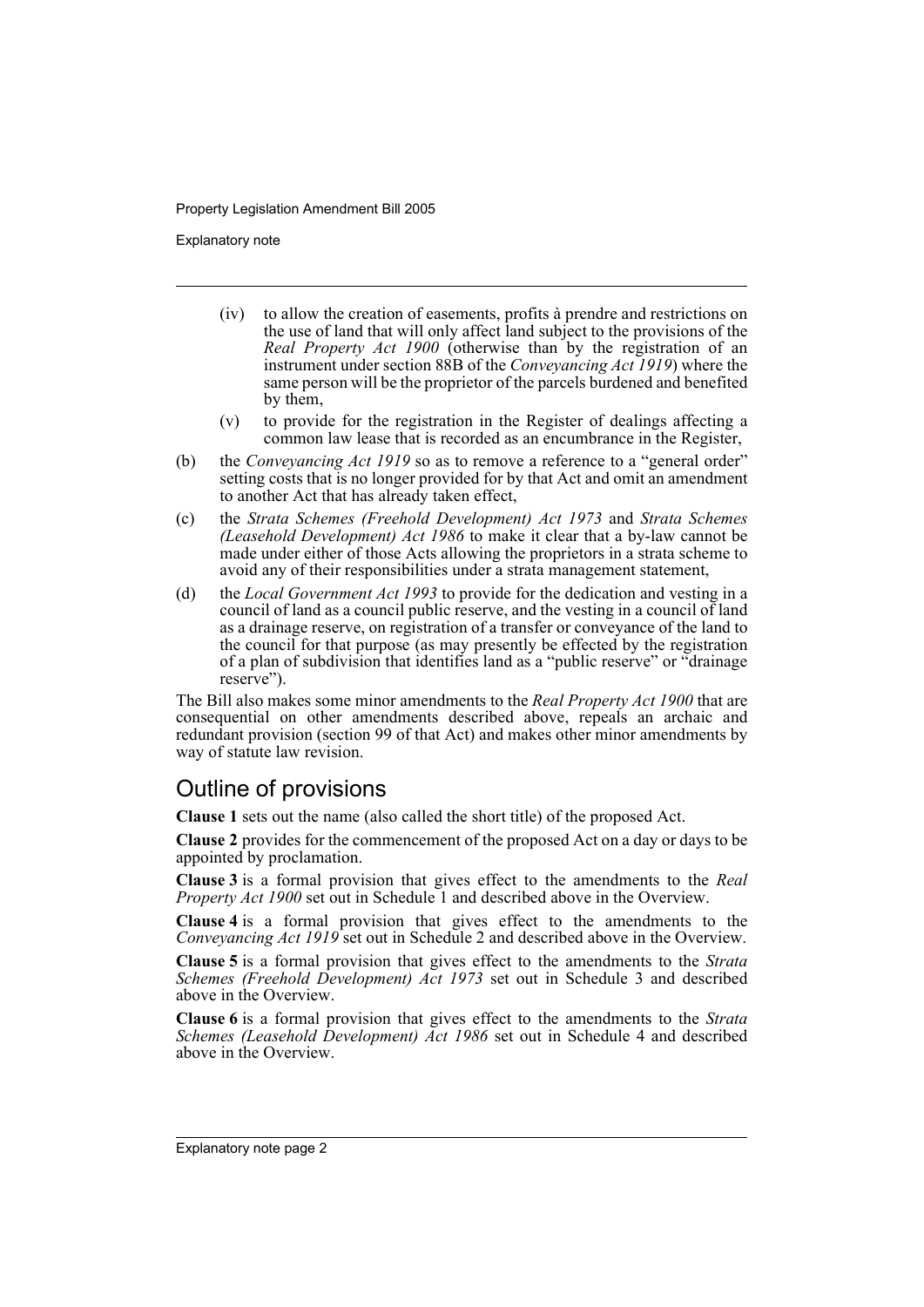Explanatory note

**Clause 7** is a formal provision that gives effect to the amendments to the *Local Government Act 1993* set out in Schedule 5 and described above in the Overview.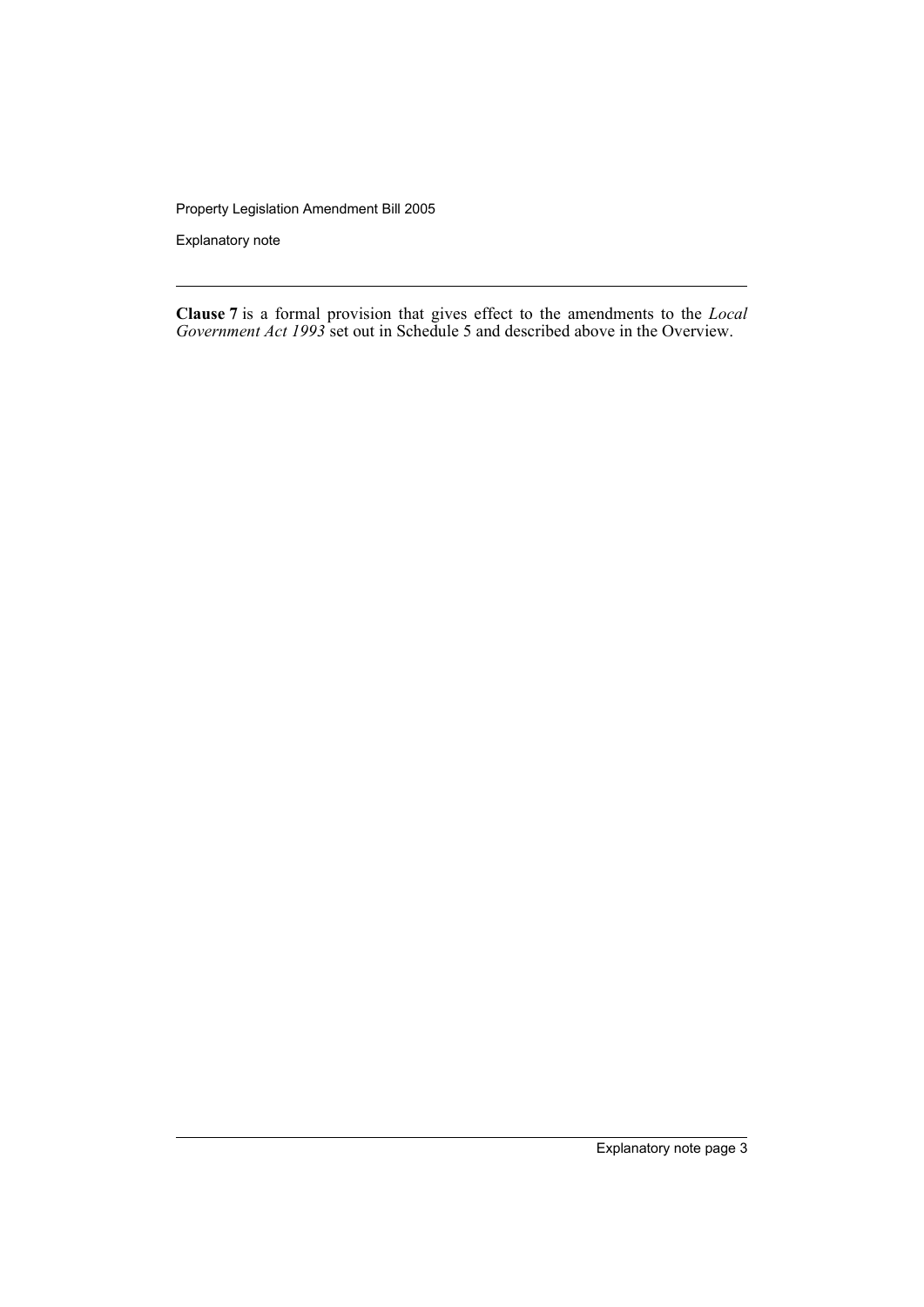Explanatory note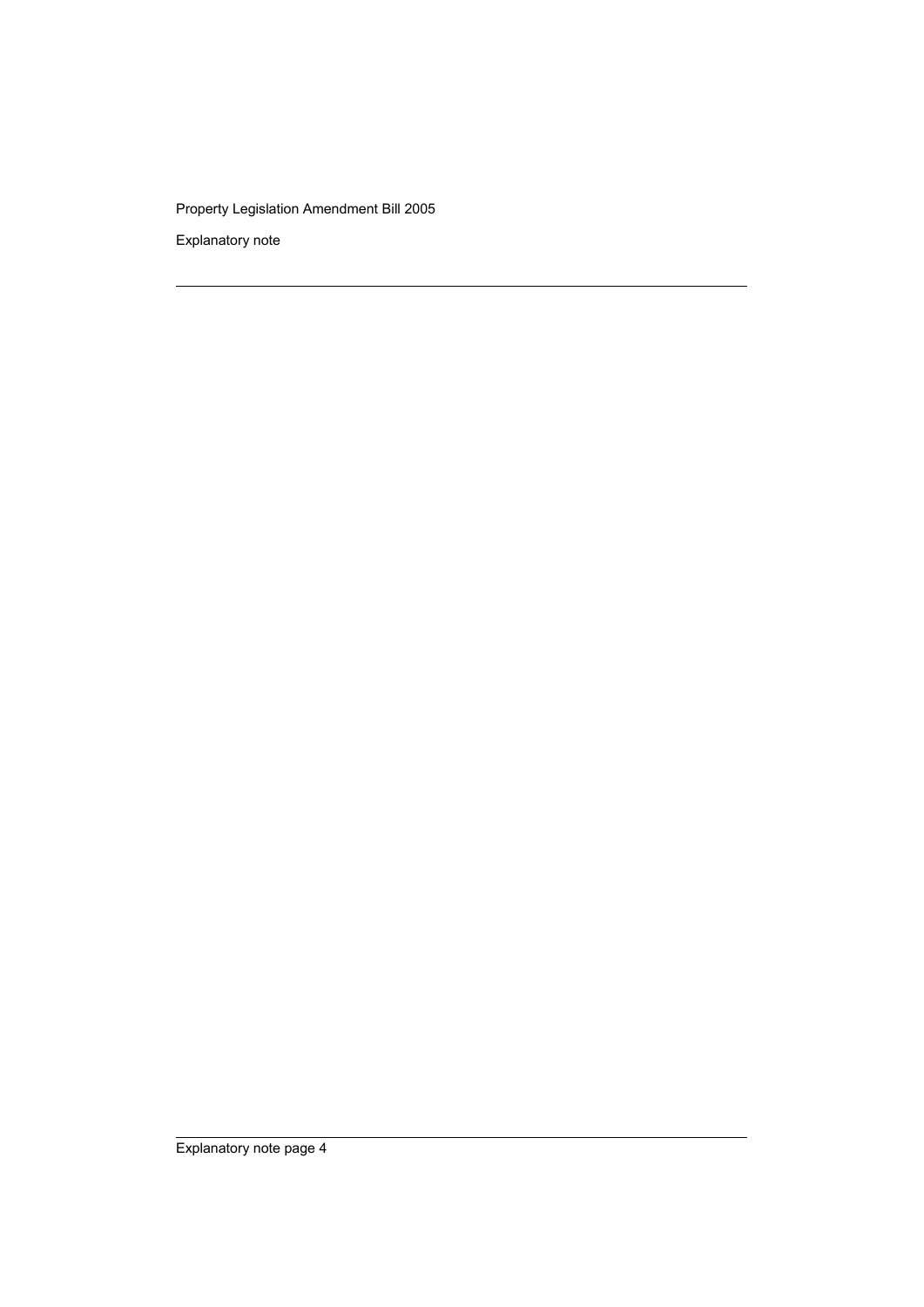First print



New South Wales

# **Property Legislation Amendment Bill 2005**

## **Contents**

|            |                                                                        | Page |
|------------|------------------------------------------------------------------------|------|
| 1          | Name of Act                                                            | 2    |
| 2          | Commencement                                                           | 2    |
| 3          | Amendment of Real Property Act 1900 No 25                              | 2    |
| 4          | Amendment of Conveyancing Act 1919 No 6                                | 2    |
| 5          | Amendment of Strata Schemes (Freehold Development)<br>Act 1973 No 68   | 2    |
| 6          | Amendment of Strata Schemes (Leasehold Development)<br>Act 1986 No 219 | 2    |
| 7          | Amendment of Local Government Act 1993 No 30                           | 2    |
| Schedule 1 | Amendment of Real Property Act 1900                                    | 3    |
| Schedule 2 | Amendment of Conveyancing Act 1919                                     | 8    |
| Schedule 3 | Amendment of Strata Schemes (Freehold Development)<br>Act 1973         | 9    |
| Schedule 4 | Amendment of Strata Schemes (Leasehold Development)<br>Act 1986        | 10   |
| Schedule 5 | Amendment of Local Government Act 1993                                 | 11   |
|            |                                                                        |      |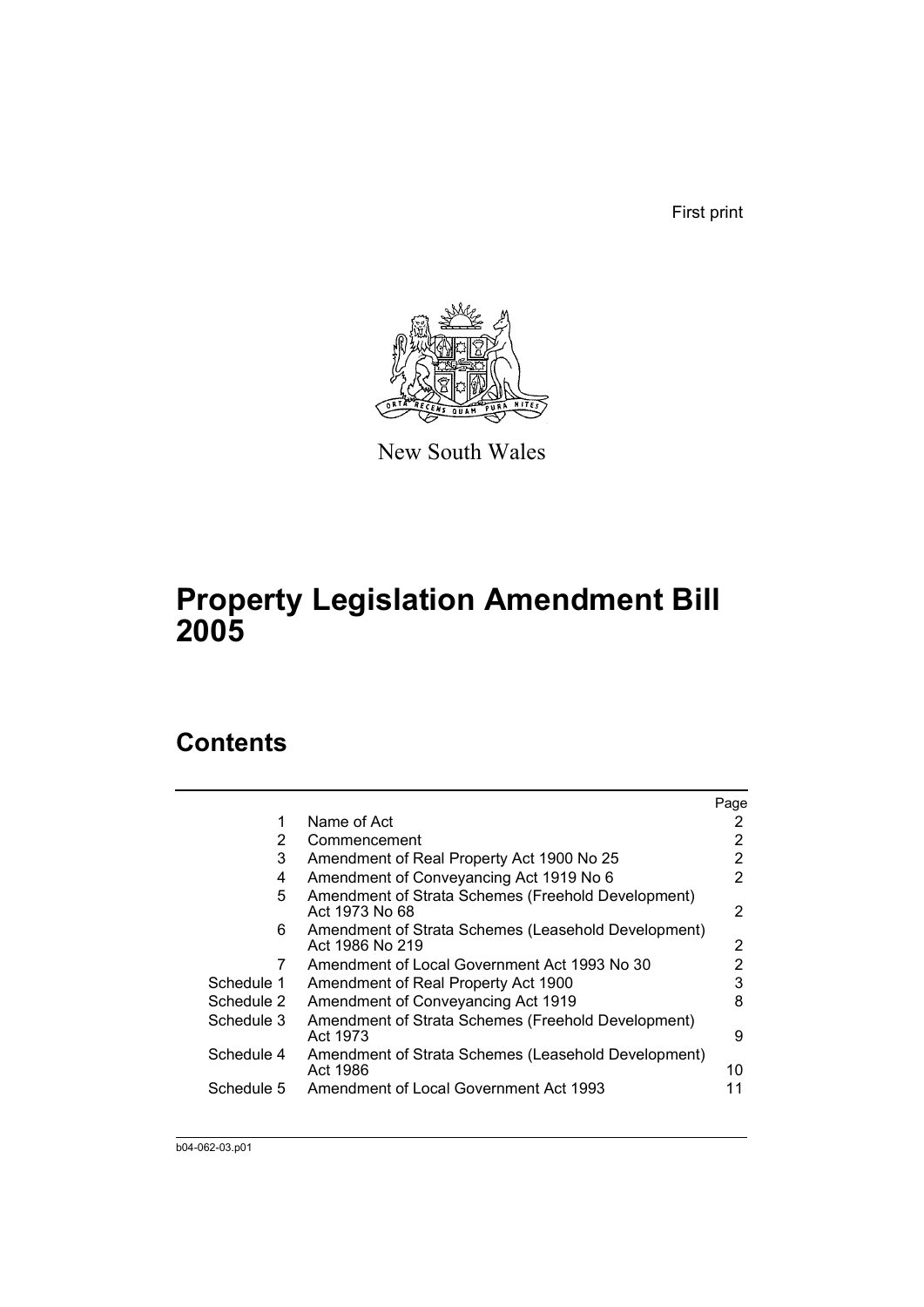Contents

Page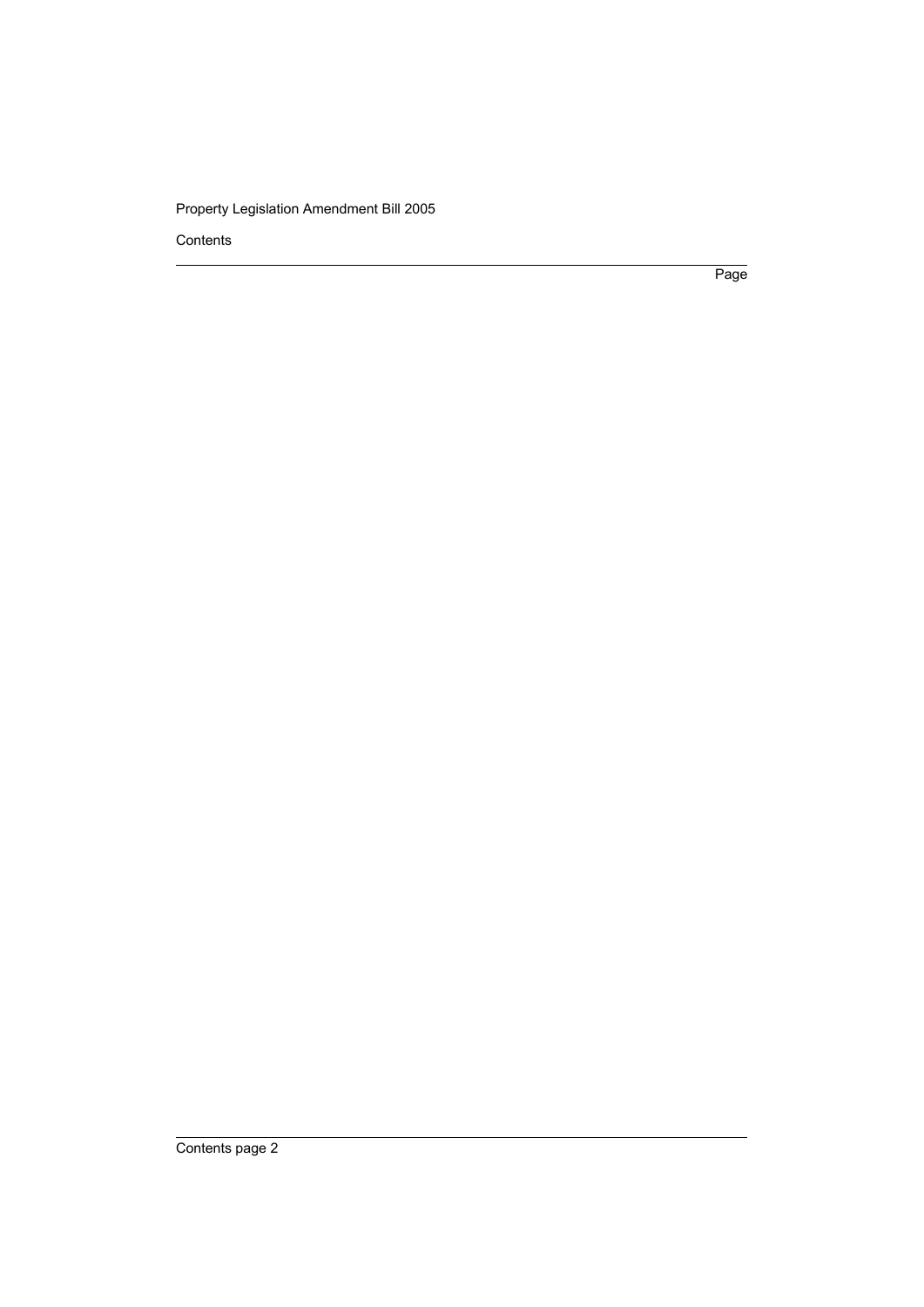

New South Wales

# **Property Legislation Amendment Bill 2005**

No , 2005

#### **A Bill for**

An Act to amend the *Real Property Act 1900*, the *Conveyancing Act 1919*, the *Local Government Act 1993* and Acts relating to strata titles to make miscellaneous provisions concerning real property; and for other purposes.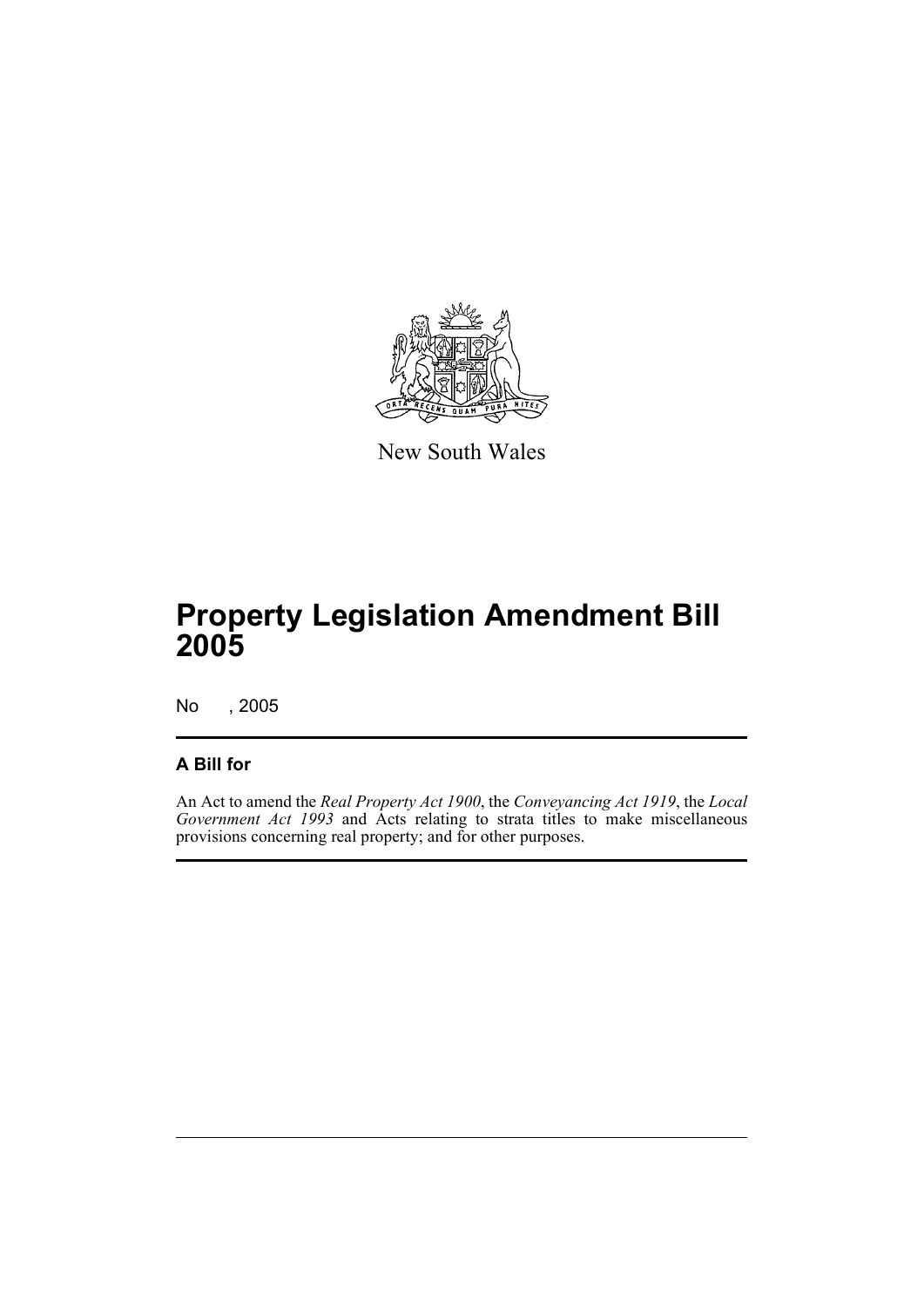|              | The Legislature of New South Wales enacts:                                                  | 1              |
|--------------|---------------------------------------------------------------------------------------------|----------------|
| 1            | <b>Name of Act</b>                                                                          | $\overline{2}$ |
|              | This Act is the <i>Property Legislation Amendment Act 2005</i> .                            | 3              |
| $\mathbf{2}$ | Commencement                                                                                | $\overline{4}$ |
|              | This Act commences on a day or days to be appointed by proclamation.                        | 5              |
| 3            | Amendment of Real Property Act 1900 No 25                                                   | 6              |
|              | The <i>Real Property Act 1900</i> is amended as set out in Schedule 1.                      | $\overline{7}$ |
| 4            | Amendment of Conveyancing Act 1919 No 6                                                     | 8              |
|              | The Conveyancing Act 1919 is amended as set out in Schedule 2.                              | 9              |
| 5            | Amendment of Strata Schemes (Freehold Development) Act 1973 No 68                           | 10             |
|              | The Strata Schemes (Freehold Development) Act 1973 is amended as<br>set out in Schedule 3.  | 11<br>12       |
| 6            | Amendment of Strata Schemes (Leasehold Development) Act 1986<br>No 219                      | 13<br>14       |
|              | The Strata Schemes (Leasehold Development) Act 1986 is amended as<br>set out in Schedule 4. | 15<br>16       |
| 7            | Amendment of Local Government Act 1993 No 30                                                | 17             |
|              | The <i>Local Government Act 1993</i> is amended as set out in Schedule 5.                   | 18             |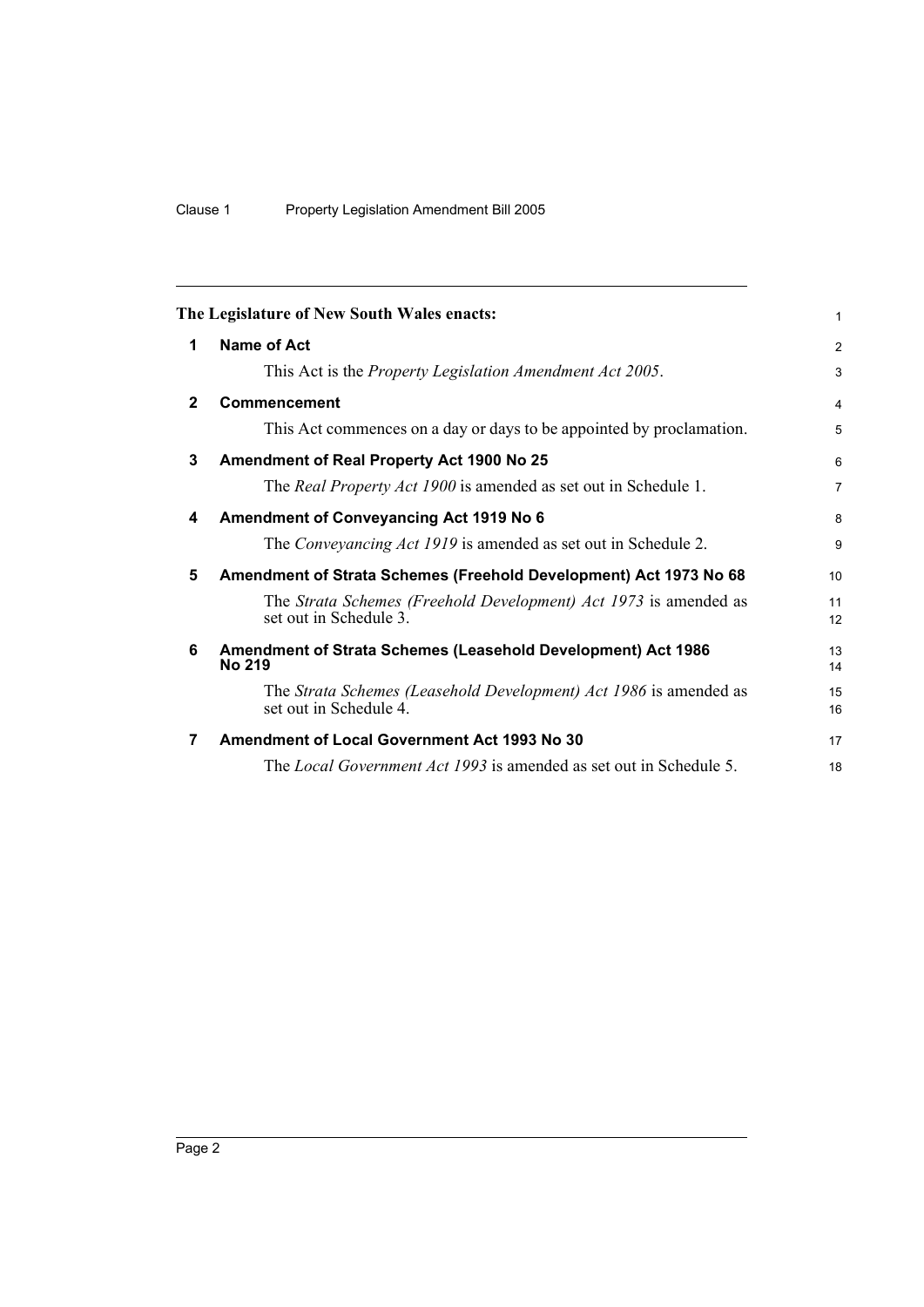Amendment of Real Property Act 1900 Schedule 1

|       |                             |                    | Schedule 1 Amendment of Real Property Act 1900                                                                                                                                                                                           | $\mathbf{1}$                  |
|-------|-----------------------------|--------------------|------------------------------------------------------------------------------------------------------------------------------------------------------------------------------------------------------------------------------------------|-------------------------------|
|       |                             |                    | (Section 3)                                                                                                                                                                                                                              | $\overline{2}$                |
| [1]   |                             |                    | Section 28EA Ordinary folio may be created in certain cases                                                                                                                                                                              | 3                             |
|       |                             |                    | Insert at the end of the section:                                                                                                                                                                                                        | $\overline{4}$                |
|       | (2)                         |                    | The Registrar-General may create an ordinary folio of the<br>Register under this section only for land the boundaries of which,<br>in the opinion of the Registrar-General, are adequately defined<br>without further survey definition. | 5<br>6<br>$\overline{7}$<br>8 |
| [2]   | search                      |                    | Section 28MC Application for cancellation of caution accompanied by                                                                                                                                                                      | 9<br>10                       |
|       |                             |                    | Insert after section $28MC(3)(a)$ :                                                                                                                                                                                                      | 11                            |
|       |                             | $\left( a1\right)$ | the Registrar-General has had regard to a survey report and<br>an identification survey relating to the land that have been<br>prepared by a registered surveyor, and                                                                    | 12<br>13<br>14                |
| $[3]$ | <b>Section 28MC (3) (c)</b> |                    |                                                                                                                                                                                                                                          | 15                            |
|       |                             |                    | Insert at the end of section $28MC(3)(b)$ :                                                                                                                                                                                              | 16                            |
|       |                             |                    | , and                                                                                                                                                                                                                                    | 17                            |
|       |                             | (c)                | the boundaries of the land, in the opinion of the<br>Registrar-General, are adequately defined without further<br>survey definition.                                                                                                     | 18<br>19<br>20                |
| [4]   | <b>Section 36A</b>          |                    |                                                                                                                                                                                                                                          | 21                            |
|       | Insert after section 36:    |                    |                                                                                                                                                                                                                                          | 22                            |
|       | 36A                         |                    | Notification of permits, licences and permissive occupancies<br>affecting Crown land                                                                                                                                                     | 23<br>24                      |
|       | (1)                         |                    | In this section:                                                                                                                                                                                                                         | 25                            |
|       |                             |                    | <i>enclosure permit</i> means a permit granted under the <i>Crown Lands</i><br>Act 1989 to enclose a road or watercourse or part of a road or<br>watercourse.                                                                            | 26<br>27<br>28                |
|       |                             |                    | <i>licence</i> means a licence granted under the <i>Crown Lands Act 1989</i><br>authorising the use or occupation of Crown land.                                                                                                         | 29<br>30                      |
|       |                             |                    | <i>permissive occupancy</i> has the same meaning as in the <i>Crown</i><br>Lands (Continued Tenures) Act 1989.                                                                                                                           | 31<br>32                      |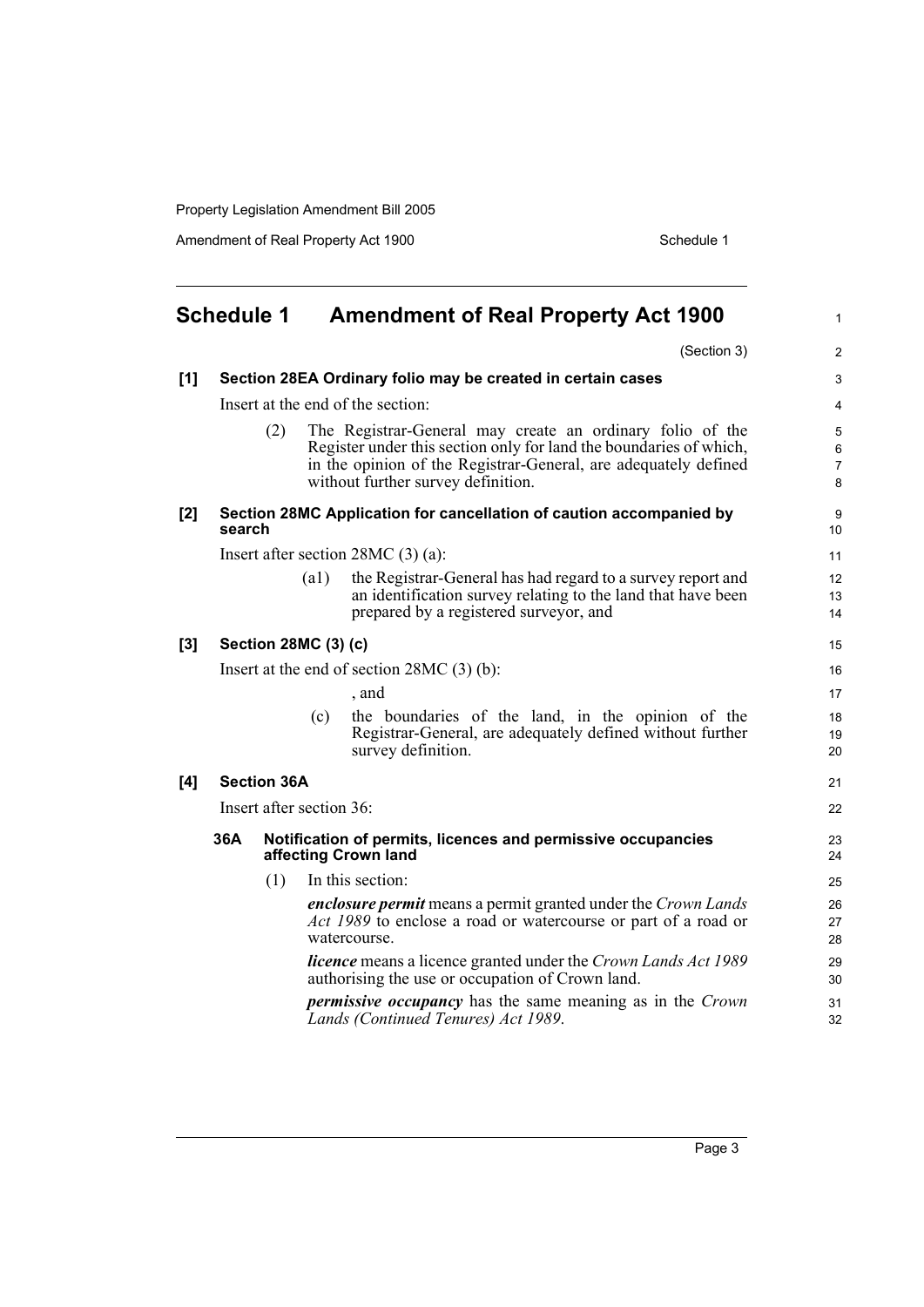|     |     | (2)                | The Registrar-General may record a note in a folio of the Register<br>to indicate that land has the benefit of an enclosure permit,<br>licence or permissive occupancy and may alter or remove any<br>such note. | 1<br>$\overline{2}$<br>3<br>4 |
|-----|-----|--------------------|------------------------------------------------------------------------------------------------------------------------------------------------------------------------------------------------------------------|-------------------------------|
|     |     | (3)                | The Registrar-General is not liable if such a recording:                                                                                                                                                         | 5                             |
|     |     |                    | could be made, but is not made, or<br>(a)                                                                                                                                                                        | 6                             |
|     |     |                    | (b)<br>is made or retained, but should not have been made or<br>retained, or is incomplete or inaccurate.                                                                                                        | $\overline{7}$<br>8           |
| [5] |     |                    | <b>Section 46 Transfers</b>                                                                                                                                                                                      | 9                             |
|     |     |                    | Insert at the end of the section:                                                                                                                                                                                | 10                            |
|     |     | (2)                | This section does not apply to the creation of an easement or<br>profit à prendre that burdens and benefits separate parcels of land<br>if the same person is the proprietor of the separate parcels of land.    | 11<br>12<br>13                |
| [6] |     | <b>Section 46A</b> |                                                                                                                                                                                                                  | 14                            |
|     |     |                    | Omit the section. Insert instead:                                                                                                                                                                                | 15                            |
|     | 46A |                    | Creation of easements etc over own land by a dealing                                                                                                                                                             | 16                            |
|     |     | (1)                | An easement, profit à prendre or restriction on the use of land that                                                                                                                                             | 17                            |
|     |     |                    | burdens and benefits separate parcels of land all under the                                                                                                                                                      | 18                            |
|     |     |                    | provisions of this Act may be created even though the same                                                                                                                                                       | 19                            |
|     |     |                    | person is the proprietor of those separate parcels of land,<br>notwithstanding any rule of law or equity in that behalf.                                                                                         | 20<br>21                      |
|     |     | (2)                | Any such easement, profit à prendre or restriction on the use of                                                                                                                                                 | 22                            |
|     |     |                    | land may be created under this section only by registration in the<br>Register of an instrument that is in the form approved for the                                                                             | 23<br>24                      |
|     |     |                    | purpose by the Registrar-General.                                                                                                                                                                                | 25                            |
|     |     | (3)                | The Registrar-General may refuse to register such an instrument                                                                                                                                                  | 26                            |
|     |     |                    | if the Registrar-General is not satisfied that the boundaries of the                                                                                                                                             | 27                            |
|     |     |                    | land concerned, or the site of the easement or the land to which<br>the profit à prendre or restriction applies, are adequately defined.                                                                         | 28<br>29                      |
|     |     | (4)                | The Registrar-General may make such recordings in the Register                                                                                                                                                   | 30                            |
|     |     |                    | as are necessary to give effect to the easement, profit à prendre or                                                                                                                                             | 31                            |
|     |     |                    | restriction on the use of land.                                                                                                                                                                                  | 32                            |
|     |     | (5)                | The instrument creating the easement, profit à prendre or<br>restriction on the use of land must be executed:                                                                                                    | 33<br>34                      |
|     |     |                    | by the registered proprietor of the land burdened and the<br>(a)                                                                                                                                                 | 35                            |
|     |     |                    | land benefited by the easement, profit à prendre or<br>restriction, and                                                                                                                                          | 36<br>37                      |
|     |     |                    |                                                                                                                                                                                                                  |                               |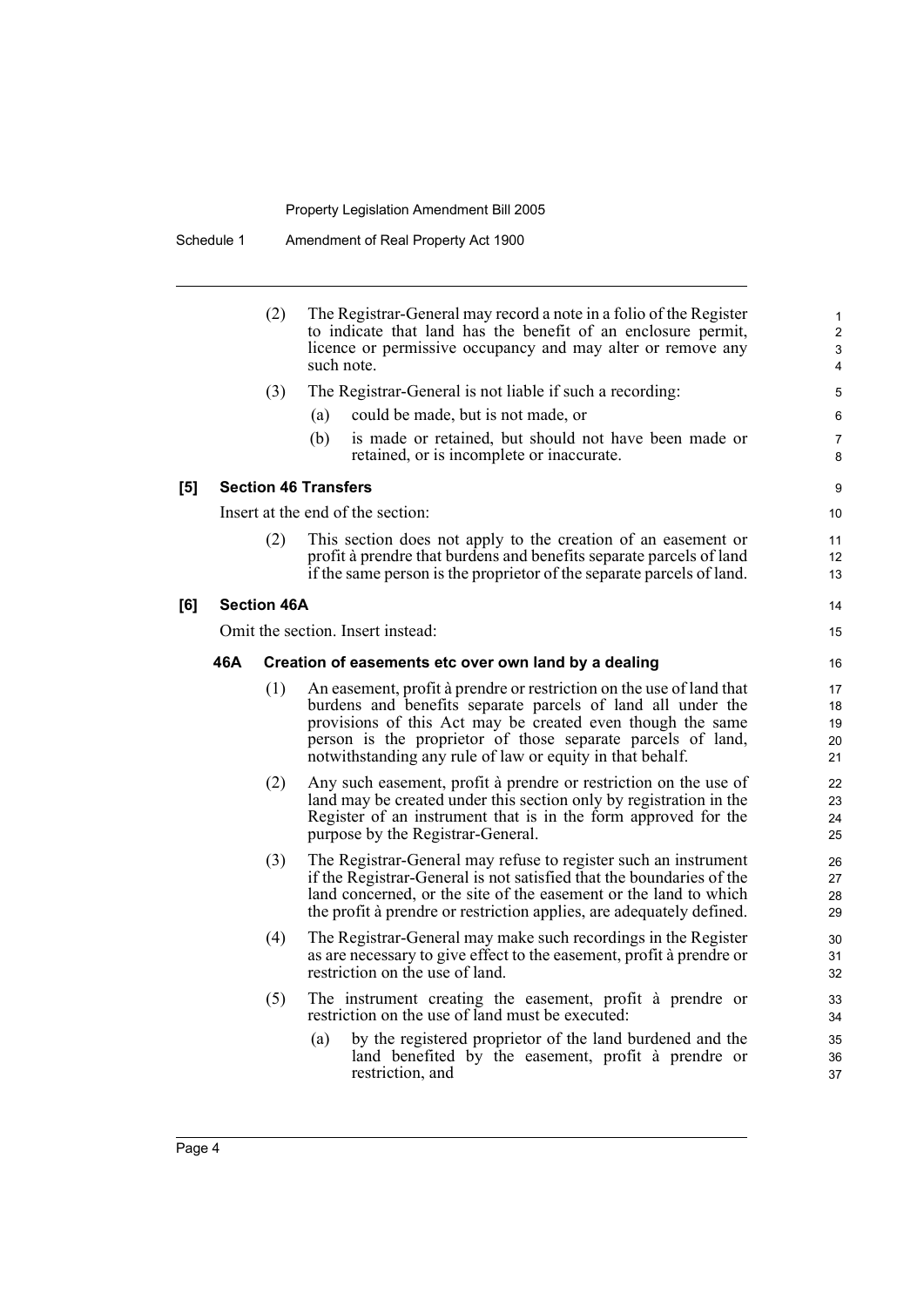Amendment of Real Property Act 1900 Schedule 1

**[8]** 

**[9] Section 47 (5A)**

**[10]** 

|     |                                  | (b)          | by every mortgagee, chargee or covenant chargee under a<br>mortgage, charge or covenant charge recorded in the folio<br>of the Register relating to that land.                                                                                                                                                                                | 1<br>$\overline{\mathbf{c}}$<br>3 |
|-----|----------------------------------|--------------|-----------------------------------------------------------------------------------------------------------------------------------------------------------------------------------------------------------------------------------------------------------------------------------------------------------------------------------------------|-----------------------------------|
|     | (6)                              |              | The Registrar-General may refuse to register any such instrument<br>unless consents in writing to the registration of the instrument<br>signed by (or by an agent authorised by) such of the following<br>persons as the Registrar-General may determine:                                                                                     | 4<br>5<br>6<br>$\overline{7}$     |
|     |                                  | (a)          | the lessee under any lease, or the judgment creditor under<br>any writ, recorded in the folio of the Register relating to the<br>land to be burdened or benefited by the easement, profit à<br>prendre or restriction,                                                                                                                        | 8<br>9<br>10<br>11                |
|     |                                  | (b)          | the caveator under a caveat relating to any estate or interest<br>in that land.                                                                                                                                                                                                                                                               | 12<br>13                          |
|     |                                  |              | are lodged in the office of the Registrar-General.                                                                                                                                                                                                                                                                                            | 14                                |
|     |                                  | same person. | Note. This section allows an easement, profit à prendre or restriction on the use<br>of land to be created by registration of a dealing under this Act as an alternative<br>to registration of a plan to which section 88B of the Conveyancing Act 1919<br>applies, if all the land concerned is held under the provisions of this Act by the | 15<br>16<br>17<br>18<br>19        |
| [7] |                                  |              | Section 47 Recording, variation and release of easements etc                                                                                                                                                                                                                                                                                  | 20                                |
|     | Insert before section 47 $(1)$ : |              |                                                                                                                                                                                                                                                                                                                                               | 21                                |
|     | (1A)                             |              | In this section, <i>affecting interest</i> means an easement, profit à<br>prendre or restriction on the use of land.                                                                                                                                                                                                                          | 22<br>23                          |
| [8] | Section 47 (1)-(7)               |              |                                                                                                                                                                                                                                                                                                                                               | 24                                |
|     |                                  |              | Omit "easement or profit à prendre" wherever occurring (except where lastly<br>occurring in section 47 $(5A)$ ).                                                                                                                                                                                                                              | 25<br>26                          |
|     |                                  |              | Insert instead "affecting interest".                                                                                                                                                                                                                                                                                                          | 27                                |
| [9] | Section 47 (5A)                  |              |                                                                                                                                                                                                                                                                                                                                               | 28                                |
|     | Omit the second sentence.        |              |                                                                                                                                                                                                                                                                                                                                               | 29                                |
| 101 | Section 47 (5B) and (5C)         |              |                                                                                                                                                                                                                                                                                                                                               | 30                                |
|     | Insert after section 47 $(5A)$ : |              |                                                                                                                                                                                                                                                                                                                                               | 31                                |
|     | (5B)                             |              | The dealing effecting the variation and the plan (if any) must be<br>executed:                                                                                                                                                                                                                                                                | 32<br>33                          |
|     |                                  | (a)          | by the registered proprietors of the land burdened, and of<br>any land benefited, by the affecting interest, and                                                                                                                                                                                                                              | 34<br>35                          |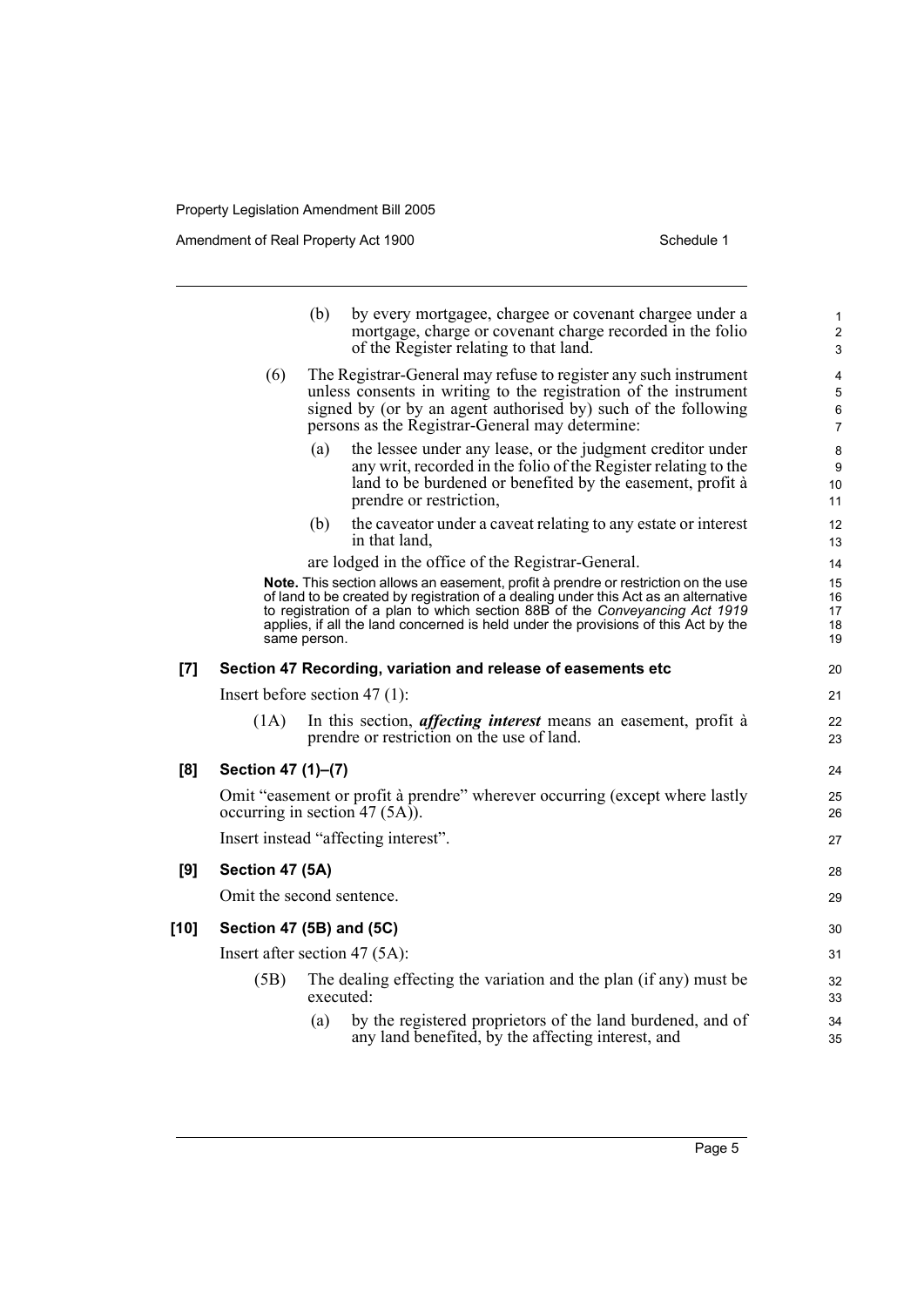|     |                                 | (b)       | by every mortgagee, chargee or covenant chargee under a<br>mortgage, charge or covenant charge recorded in the folio<br>of the Register relating to that land.                                                                                                      | $\mathbf{1}$<br>2<br>3        |  |
|-----|---------------------------------|-----------|---------------------------------------------------------------------------------------------------------------------------------------------------------------------------------------------------------------------------------------------------------------------|-------------------------------|--|
|     | (5C)                            |           | The Registrar-General may refuse to register any such dealing or<br>plan unless consents in writing to the registration of the dealing<br>or plan signed by (or by an agent authorised by) such of the<br>following persons as the Registrar-General may determine: | 4<br>5<br>6<br>$\overline{7}$ |  |
|     |                                 | (a)       | the lessee under any lease, or the judgment creditor under<br>any writ, recorded in the folio of the Register relating to<br>that land,                                                                                                                             | 8<br>9<br>10                  |  |
|     |                                 | (b)       | the caveator under a caveat relating to any estate or interest<br>in that land,                                                                                                                                                                                     | 11<br>12                      |  |
|     |                                 |           | are lodged in the office of the Registrar-General.                                                                                                                                                                                                                  | 13                            |  |
|     | <b>Section 47 (9)</b>           |           |                                                                                                                                                                                                                                                                     | 14                            |  |
|     | Insert after section 47 $(8)$ : |           |                                                                                                                                                                                                                                                                     |                               |  |
|     | (9)                             |           | Subsection (7) applies only to a restriction on the use of land<br>recorded under this section after the commencement of Schedule<br>1 [10] to the Property Legislation Amendment Act 2005.                                                                         | 16<br>17<br>18                |  |
|     | <b>Section 55B</b>              |           |                                                                                                                                                                                                                                                                     | 19                            |  |
|     | Insert after section 55A:       |           |                                                                                                                                                                                                                                                                     | 20                            |  |
| 55B |                                 |           | Dealings affecting common law leases                                                                                                                                                                                                                                | 21                            |  |
|     | (1)                             |           | Provisions of this Act that apply to and in respect of dealings<br>affecting registered leases apply to and in respect of any dealings<br>affecting a lease that is recorded as an encumbrance in a folio of<br>the Register (a <i>common law lease</i> ).          | 22<br>23<br>24<br>25          |  |
|     | (2)                             | does not: | However, registration of a dealing affecting a common law lease                                                                                                                                                                                                     | 26<br>27                      |  |
|     |                                 | (a)       | imply that the lease is registered, or                                                                                                                                                                                                                              | 28                            |  |
|     |                                 | (b)       | otherwise alter the effect that lease would have had in the<br>absence of this section.                                                                                                                                                                             | 29<br>30                      |  |
|     | (3)                             | lease:    | The Registrar-General may reject or refuse to register a dealing<br>lodged for registration that purports to affect a common law                                                                                                                                    | 31<br>32<br>33                |  |
|     |                                 | (a)       | if not satisfied as to the devolution of the lease, or                                                                                                                                                                                                              | 34                            |  |
|     |                                 |           |                                                                                                                                                                                                                                                                     |                               |  |

 $[11]$ 

**[12]**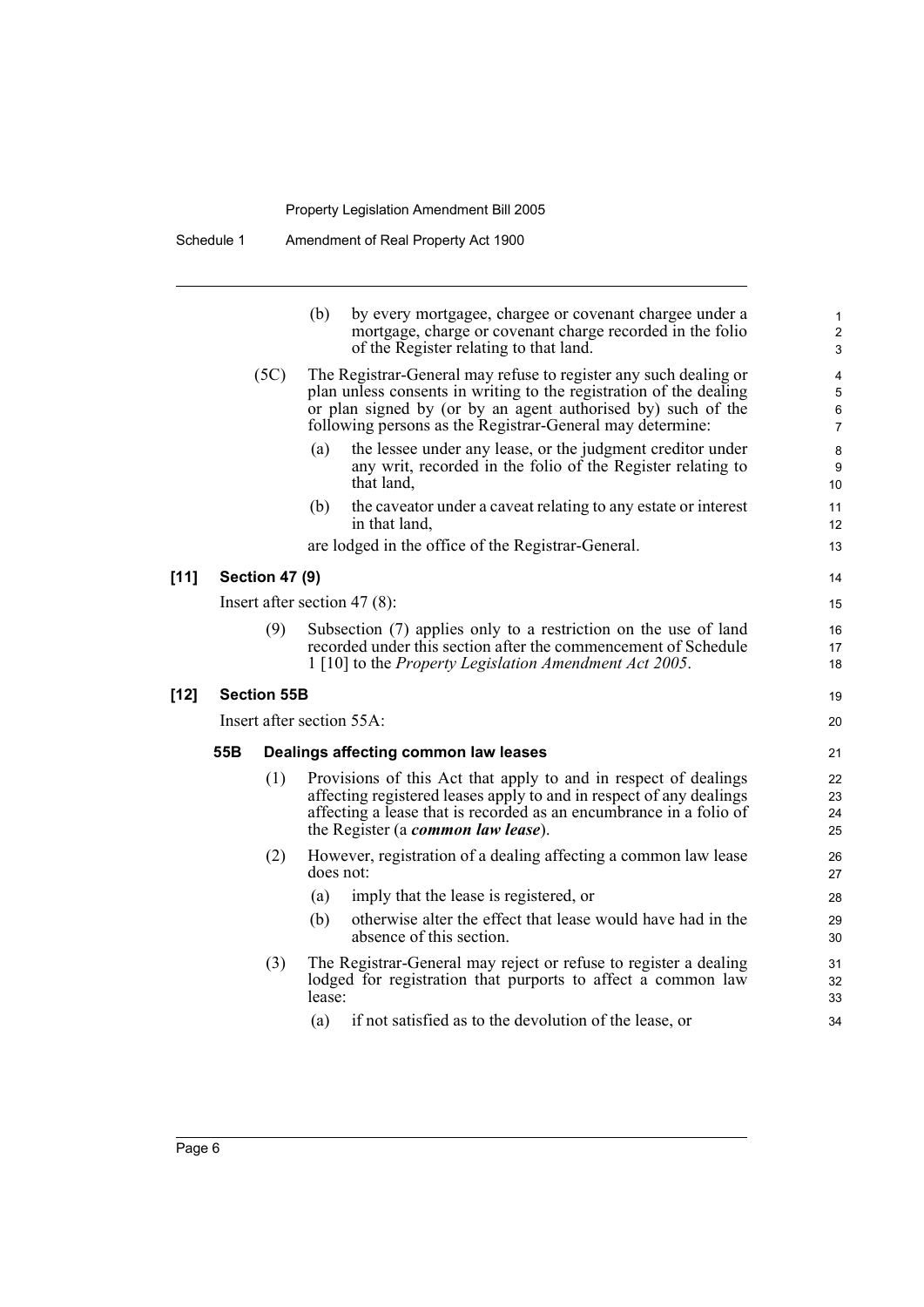Amendment of Real Property Act 1900 Schedule 1

|      |    |                      | (b) | if, for any other reason, of the opinion that the dealing<br>would not have been registered if it had been a dealing<br>lodged for registration that purported to affect a registered<br>lease.                                      | $\mathbf{1}$<br>$\overline{c}$<br>3<br>$\overline{\mathbf{4}}$ |
|------|----|----------------------|-----|--------------------------------------------------------------------------------------------------------------------------------------------------------------------------------------------------------------------------------------|----------------------------------------------------------------|
| [13] |    |                      |     | Section 99 Proprietor may vest estate jointly in himself or herself and<br>others without limiting any use or without re-assignment                                                                                                  | 5<br>6                                                         |
|      |    | Omit the section.    |     |                                                                                                                                                                                                                                      | $\overline{7}$                                                 |
| [14] |    |                      |     | <b>Schedule 3 Savings and transitional provisions</b>                                                                                                                                                                                | 8                                                              |
|      |    | Insert after Part 1: |     |                                                                                                                                                                                                                                      | 9                                                              |
|      |    |                      |     | Part 1A Real Property (Amendment) Act 1970                                                                                                                                                                                           | 10                                                             |
|      | 1Α |                      |     | Construction of references to former section 46A                                                                                                                                                                                     | 11                                                             |
|      |    |                      |     | A reference to section 46A in any other Act or in any instrument,<br>whether or not made under an Act, is taken to be:                                                                                                               | 12<br>13                                                       |
|      |    |                      | (a) | in relation to anything done before the commencement of<br>the Real Property (Amendment) Act 1970, a reference to<br>section 46A as in force when the thing was done, or                                                             | 14<br>15<br>16                                                 |
|      |    |                      | (b) | in relation to anything done after that commencement but<br>before the commencement of Schedule 1 [6] to the<br><i>Property Legislation Amendment Act 2005</i> , a reference to<br>section 31A (Creation of folio for resumed land). | 17<br>18<br>19<br>20                                           |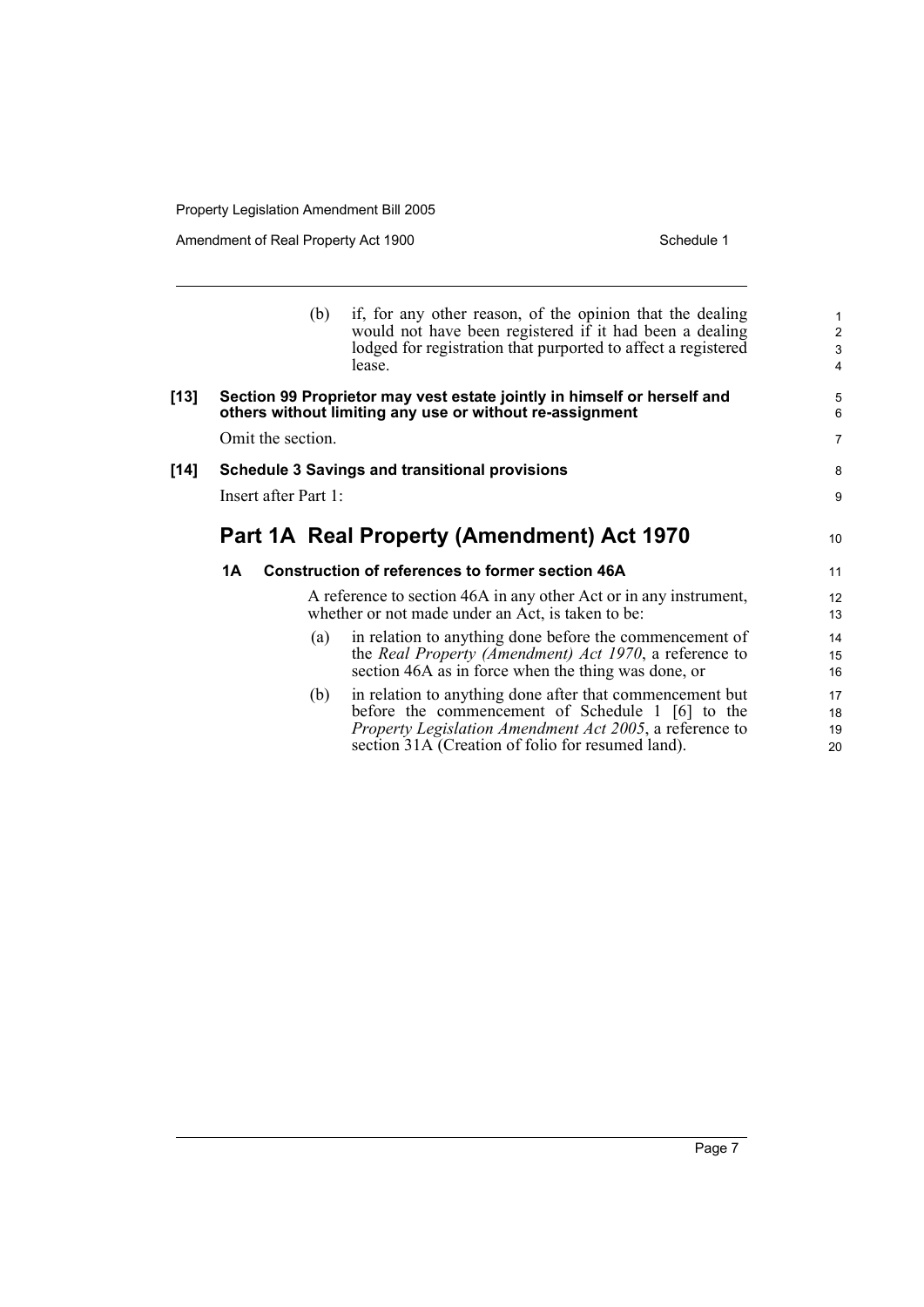Schedule 2 Amendment of Conveyancing Act 1919

# **Schedule 2 Amendment of Conveyancing Act 1919**

|     |                       | (Section 4)                                                                                                        | 2      |
|-----|-----------------------|--------------------------------------------------------------------------------------------------------------------|--------|
| [1] | mortgagees            | Section 98 Facilitation of redemption in case of absent or unknown                                                 | 3<br>4 |
|     |                       | Omit section 98 (1B) (b). Insert instead:                                                                          | 5      |
|     | (b)                   | the reasonable costs that would have been incurred by the<br>mortgagee in discharging the mortgage, whether or not | 6<br>7 |
|     |                       | they would have been payable by the mortgagee.                                                                     | 8      |
| [2] | <b>Section 98 (5)</b> |                                                                                                                    | 9      |
|     | Omit the subsection.  |                                                                                                                    | 10     |
|     |                       |                                                                                                                    |        |

1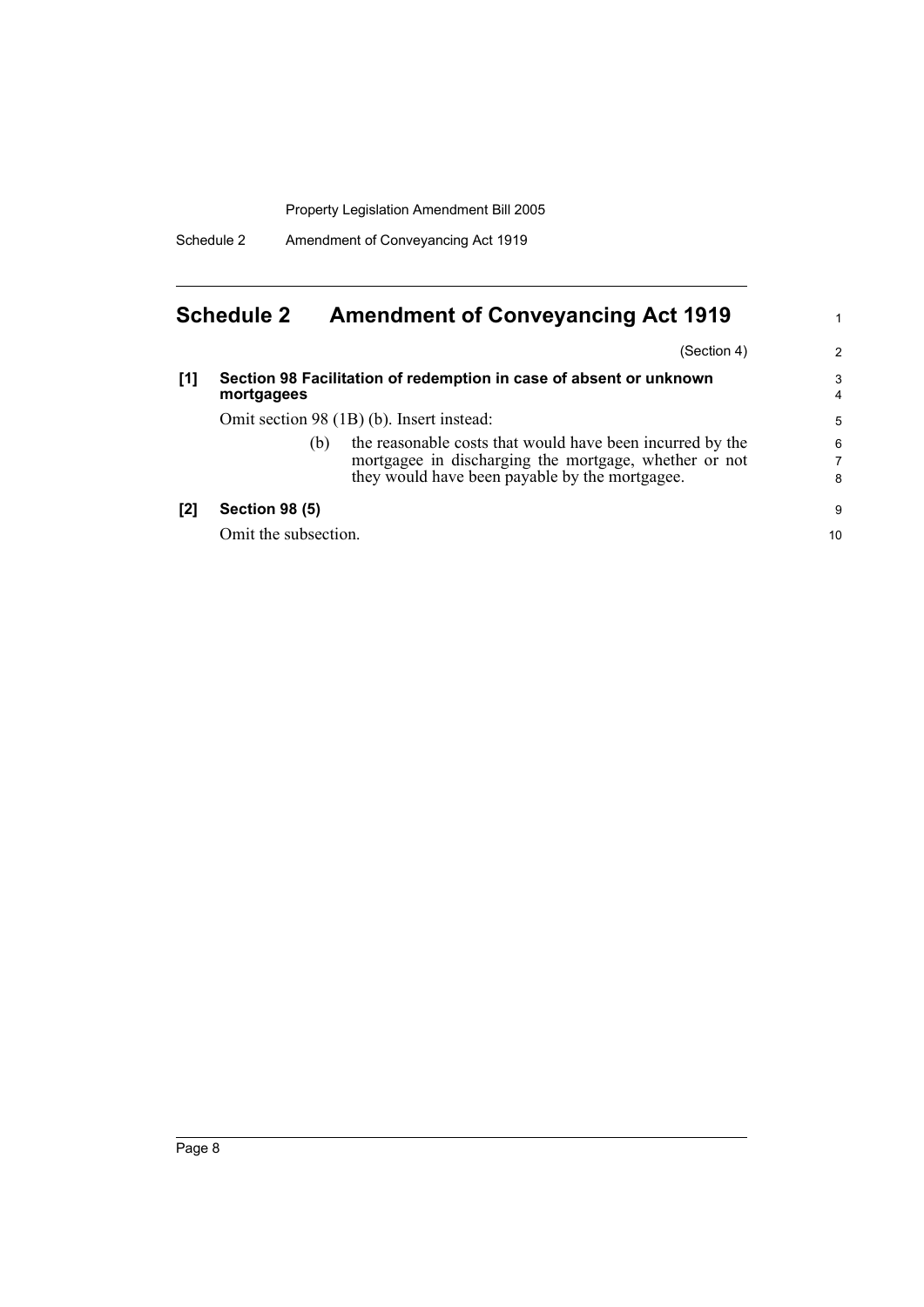Amendment of Strata Schemes (Freehold Development) Act 1973 Schedule 3

### **Schedule 3 Amendment of Strata Schemes (Freehold Development) Act 1973**

(Section 5)

1 2

3

| [1]   |                                | Section 25 Transfer or lease of common property                                                                                                                                | 4           |
|-------|--------------------------------|--------------------------------------------------------------------------------------------------------------------------------------------------------------------------------|-------------|
|       | Insert after section $25(2)$ : |                                                                                                                                                                                |             |
|       | (2A)                           | A body corporate may, pursuant to a special resolution, execute<br>a variation of any such lease or sublease pursuant to section 55A<br>of the <i>Real Property Act 1900</i> . | 6<br>7<br>8 |
| [2]   | <b>Section 25 (4)</b>          |                                                                                                                                                                                | 9           |
|       |                                | Omit "subsection $(1)$ , $(2)$ or $(3)$ ". Insert instead "this section".                                                                                                      | 10          |
| $[3]$ |                                | Section 28W Effect of strata management statement                                                                                                                              | 11          |
|       |                                | Omit "a by-law or" from section 28W (5).                                                                                                                                       | 12          |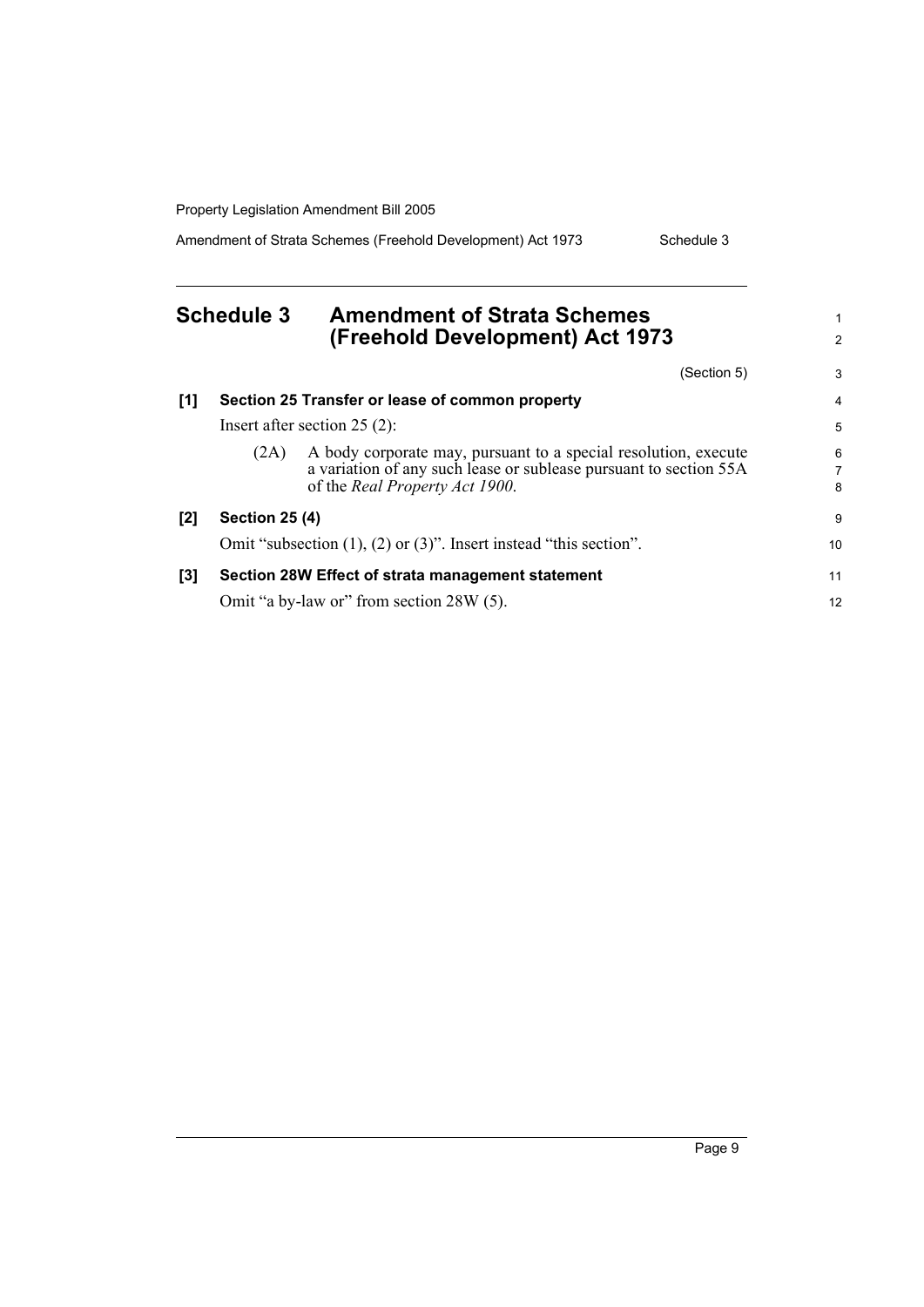Schedule 4 Amendment of Strata Schemes (Leasehold Development) Act 1986

### **Schedule 4 Amendment of Strata Schemes (Leasehold Development) Act 1986**

(Section 6)

1 2

3

| [1]   |                                | Section 29 Transfer or lease of common property                                                                                                                                                                                                | $\overline{4}$   |
|-------|--------------------------------|------------------------------------------------------------------------------------------------------------------------------------------------------------------------------------------------------------------------------------------------|------------------|
|       | Insert after section $29(1)$ : |                                                                                                                                                                                                                                                |                  |
|       | (1A)                           | A body corporate may, pursuant to a special resolution and with<br>the consent of the lessor under the leasehold strata scheme,<br>execute a variation of any such lease or sublease pursuant to<br>section 55A of the Real Property Act 1900. | 6<br>7<br>8<br>9 |
| [2]   | <b>Section 29 (3)</b>          |                                                                                                                                                                                                                                                | 10               |
|       |                                | Omit "subsection $(1)$ or $(2)$ ". Insert instead "this section".                                                                                                                                                                              | 11               |
| $[3]$ |                                | Section 57F Effect of strata management statement                                                                                                                                                                                              | 12               |
|       |                                | Omit "a by-law or" from section 57F (5).                                                                                                                                                                                                       | 13               |